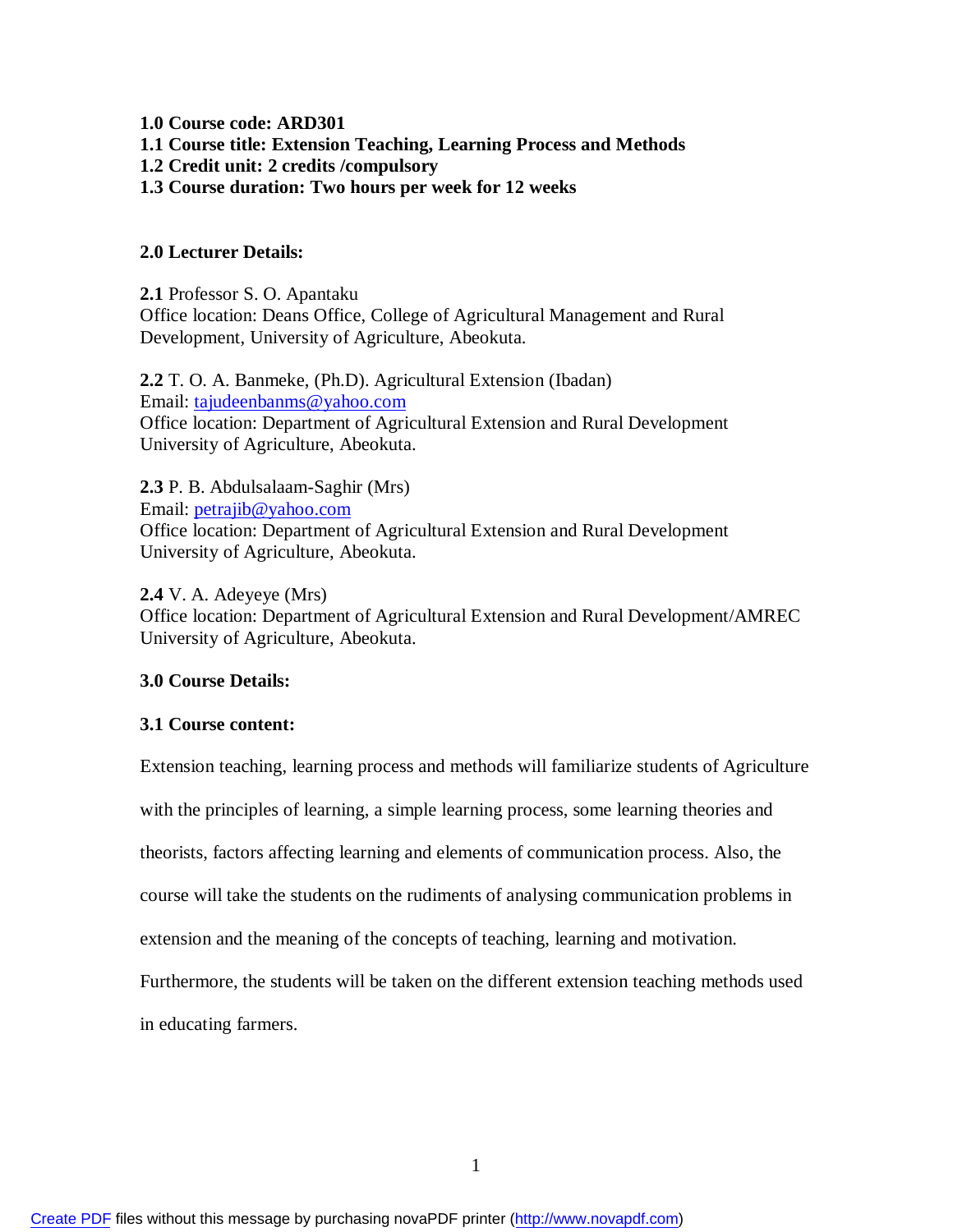## **3.2 Course justification:**

Extension teaching introduces students to the rudiments of extension activities. It takes the students through the essentials of communication and how to effectively teach farmers in an enabling environment to facilitate the adoption of innovation through a change in their knowledge, skills and attitudes.

### **3.3 Course objective**

The broad objective of the course is to enable students acquire the knowledge to effectively communicate and teach farmers to facilitate their taking up of new ideas, improve on their knowledge of agricultural practices and ultimately have a change in their attitudes to enhance agricultural production. At the end of the course the students should be able to:

- Define and discuss the meaning of learning
- Understand and describe some principles of learning
- Distinguish between Stimulus-Response (S-R) theories of contiguity and cognitive theories
- Discuss a simple learning process
- Describe some learning theories and theorists
- Understand and explain factors affecting learning
- Understand and explain the concept of motivation
- Understand some theories of motivation
- Describe and explain the major elements of communication
- Understand the principle of analysing communication problems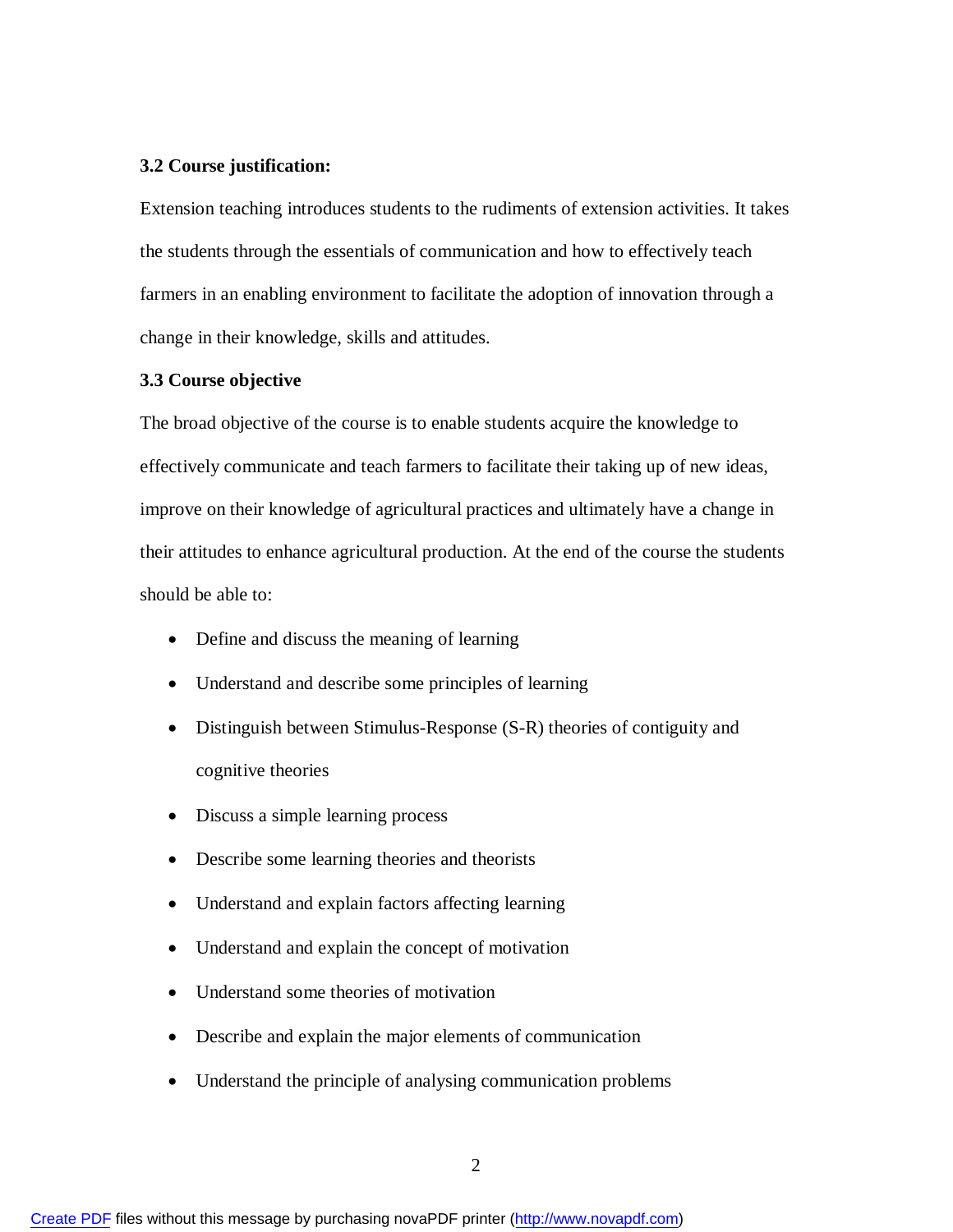- Describe the steps and principles of teaching and learning
- Explain important extension teaching methods
- Prepare and use some teaching materials and aids

### **3.4 Course requirements:**

Students are expected to participate in all the course activities with a minimum attendance of not less than 70% in order to sit for the final examination which will carry a score of 70%. Also, the continuous assessment test will attract a score of 30% and will comprise of class assignments and intermittent test to be conducted during the duration of lectures.

## **3.5 Course delivery strategy:**

The traditional face-to-face contact will be the major delivery strategy that will be largely adopted and audio visual aids such as projectors will be used in delivering lectures. The students will be expected to participate fully in the class by engaging them in discussions during the class sessions and they will also be encouraged to conduct literature searches from the library and internet in addition to the materials that will be provided to them in class. Group assignments will also be given and students will be expected to fully participate in these group activities. In addition students' knowledge of the various concepts taught will be determined by conducting regular class test and a final examination at the end of the semester.

## **4.0 Lecture content:**

### **Week one: Meaning and definition of learning**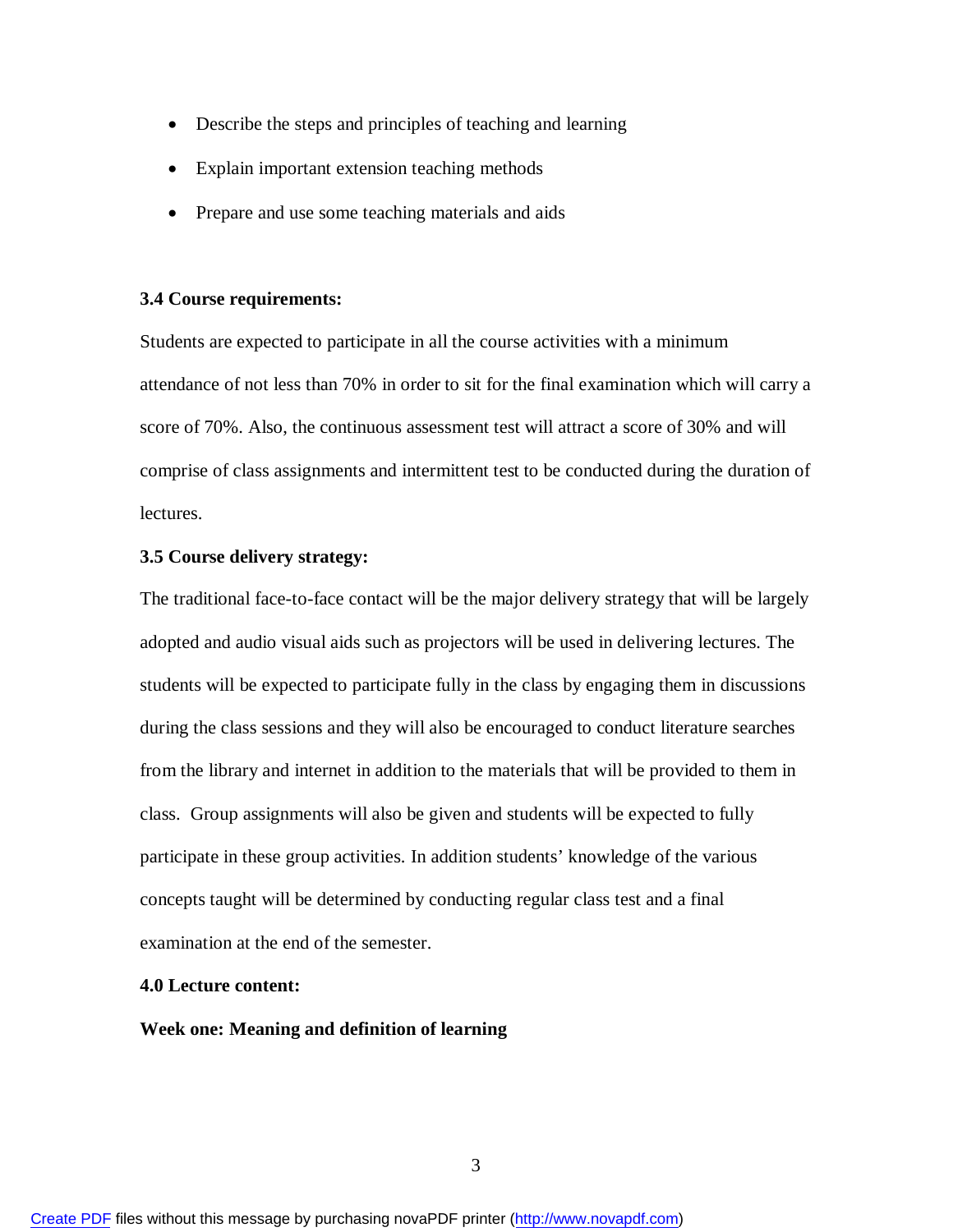**Objective:** Expose students to the definition of learning and some key definitions of learning which are related to agricultural extension activities.

**Description:** The meaning of learning in relation to extension activities and types of learning such as motor and affective learning will be taught to the students. Practical examples of what learning entails in extension will be explained to the students so that they may understand when learning has actually occurred in their clientele.

## **Study questions**

- 1. How will you define learning?
- 2. What are the different types of learning methods that you are familiar with?

## **Reading list:**

- 1. Williams, S. K. T., Fenley, J. M. and Williams, C. E. (1984). A manual for Agricultural Extension Workers in Nigeria, Les Shyraden, Ibadan, P.169
- 2. Swanson, B. E. (1984). *Agricultural Extension: A reference manual*, 2nd Edition, Food and Agriculture Organization, Rome. P259

## **Week two: General principles of learning**

**Objective:** Expose students to essential principles of learning that are relevant in order to facilitate learning by extension agents' clientele.

**Description:** Students will be exposed to some of the important principles of learning such as making them realize that learning is affected by individual differences. This will expose them to what learning in extension entails. Practical examples will be used in explaining these principles.

## **Study questions**

1. Discuss some important principles of learning.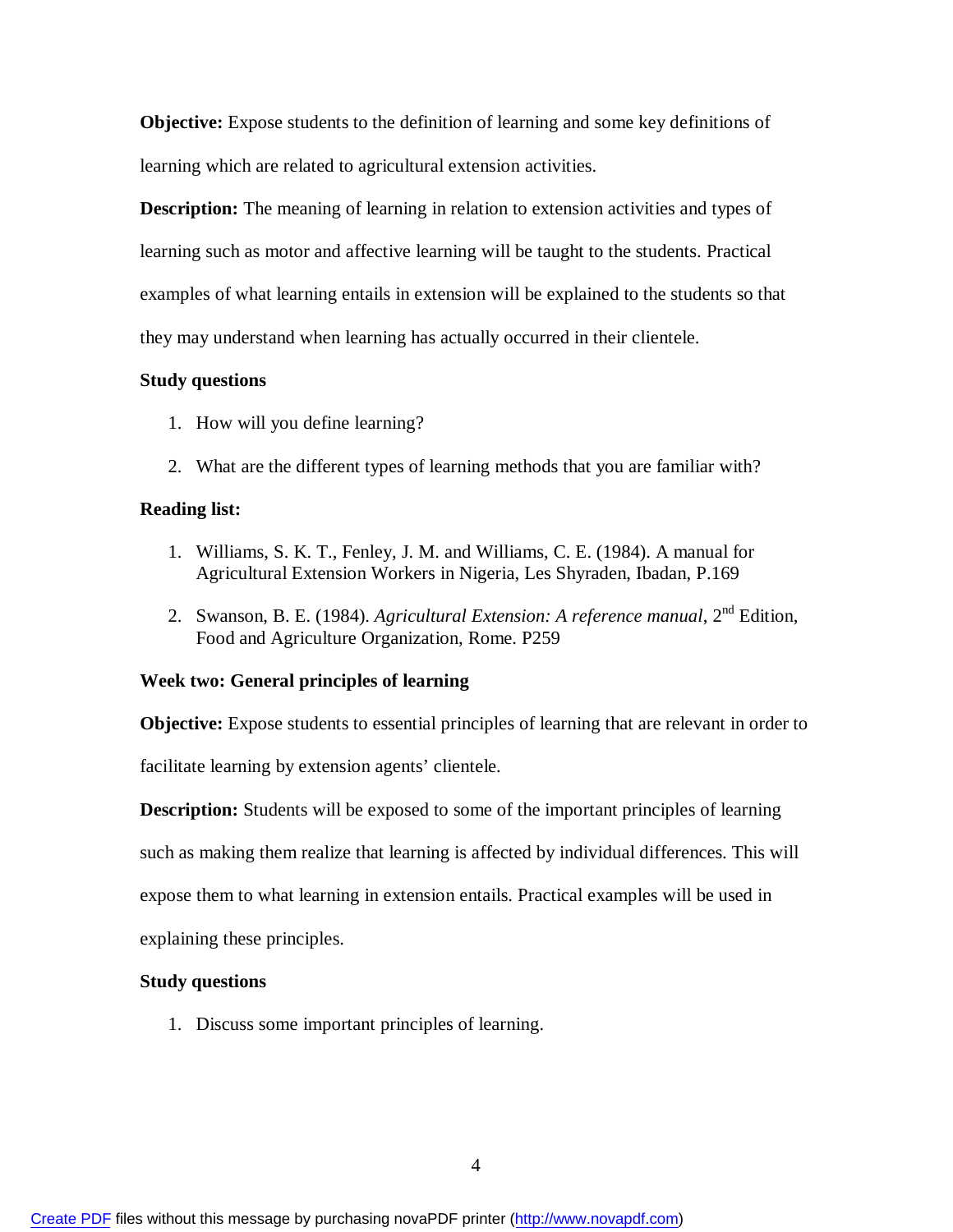2. Explain 2 specific ways in which you can apply each of the principles in agricultural extension.

# **Reading list:**

- 3. Williams, S. K. T., Fenley, J. M. and Williams, C. E. (1984). A manual for Agricultural Extension Workers in Nigeria, Les Shyraden, Ibadan, P.169
- 4. Swanson, B. E. (1984). *Agricultural Extension: A reference manual*, 2<sup>nd</sup> Edition, Food and Agriculture Organization, Rome. P259

# **Week three: The simple learning process**

**Objective:** Description of what a learning process entails in relation to agricultural

extension teaching.

**Description:** The important elements of a simple learning process will be brought to the

fore. This will include elements such as awareness, need, interest, desire, action and

satisfaction. This learning process will be related to agricultural situations and how

learning takes place in agricultural extension which is expected to be related to the

adoption of agricultural innovations.

# **Study question**

- 1. When can learning said to have said occurred in an individual?
- 2. Discuss the elements of learning.

## **Reading list:**

- 1. Williams, S. K. T., Fenley, J. M. and Williams, C. E. (1984). A manual for Agricultural Extension Workers in Nigeria, Les Shyraden, Ibadan, P.169
- 2. Swanson, B. E. (1984). *Agricultural Extension: A reference manual*, 2nd Edition, Food and Agriculture Organization, Rome. P259

# **Week four: Learning theories and theorists**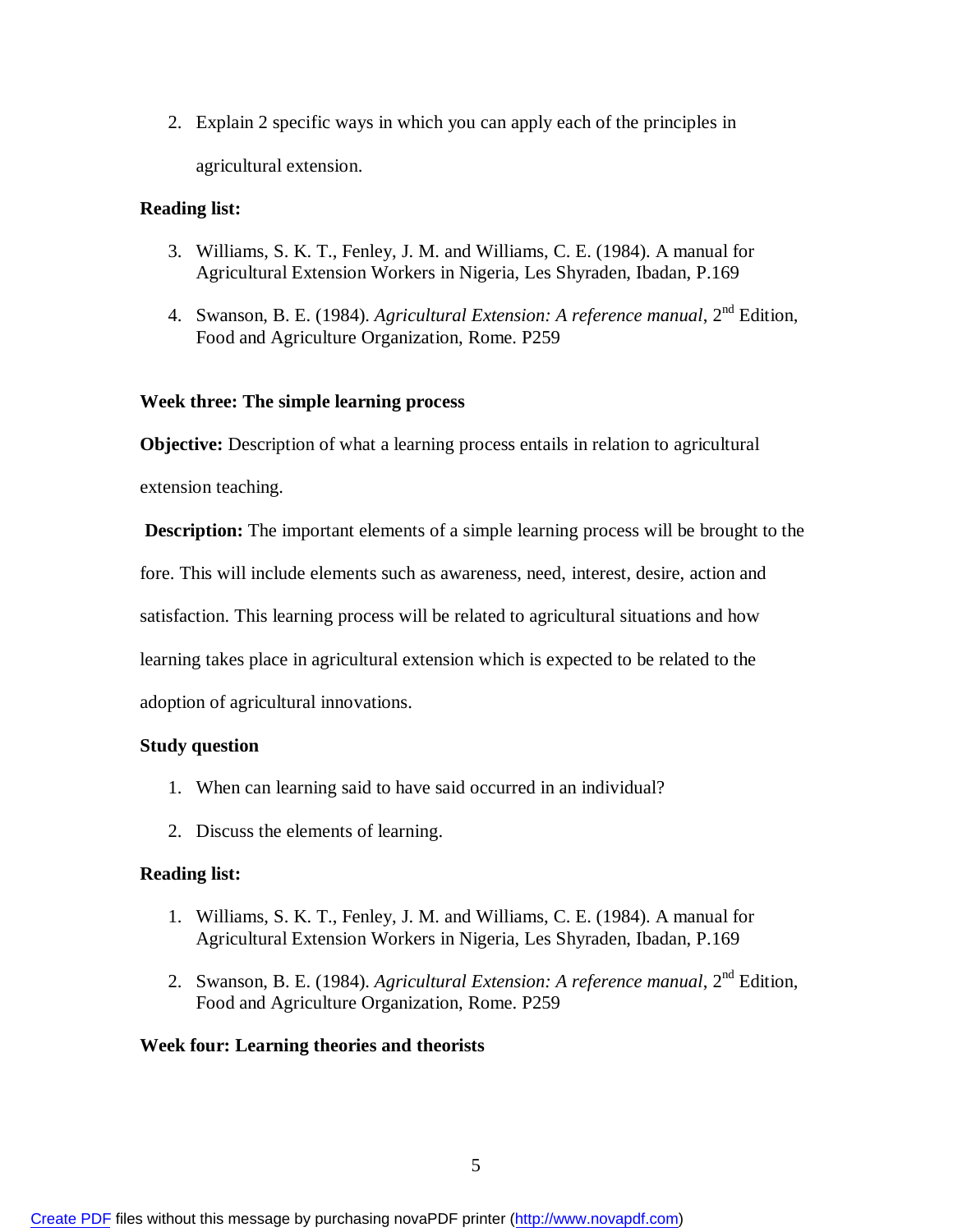**Objective:** Explanation of learning theories such as the Stimulus-Response and cognitive theories with relevant theorists.

**Description:** Attempts will be directed at introducing students to major theorists such as Thorndike, Pavlov and Skinner in relation to the different theories and laws that were propounded by each one of them. This will be related to agricultural situations.

## **Study question:**

1. Discuss Thorndike's laws of learning in relation to learning in agricultural extension.

## **Reading list:**

1. Williams, S. K. T., Fenley, J. M. and Williams, C. E. (1984). A manual for Agricultural Extension Workers in Nigeria, Les Shyraden, Ibadan, P.169

### **Week five: The concept of motivation**

**Objective:** Students will grasp the meaning of the concept of motivation in relation to learning and how it can be applied to agricultural extension work.

**Description:** Students will be taught the meaning of motivation and the different forms of motivation such as social, physiological and psychological motivation. Furthermore, students will be exposed to different theories of motivation such as the Maslow's hierarchy of need theory and different types of motivation such as social, economic and psychological motivation.

#### **Study question:**

- 1. With the use of practical examples discuss in detail the concept of motivation.
- 2. Explain psychological motivation in relation to teaching farmers about an innovation.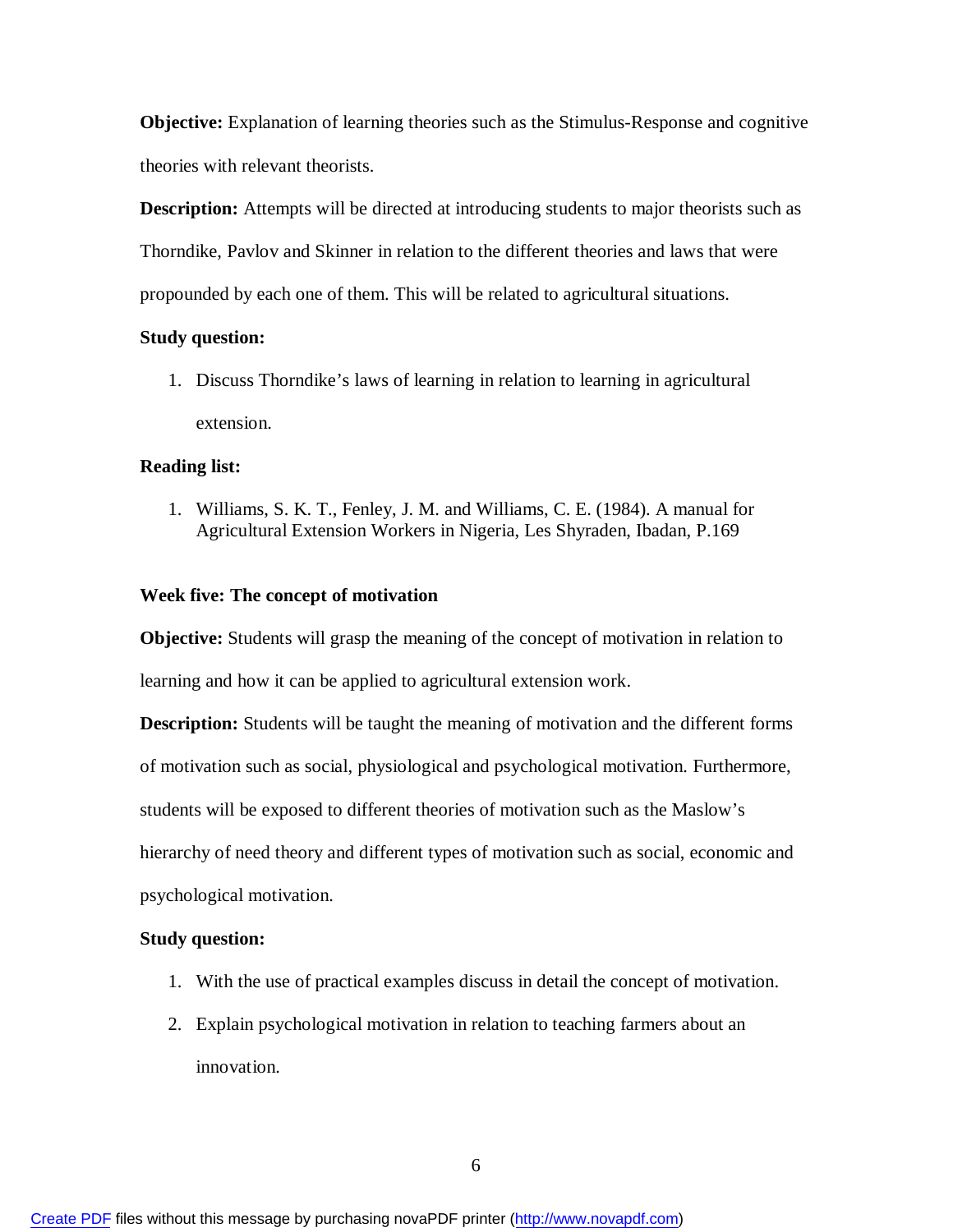## **Reading list:**

1. Van de Barn and Hawkins H. S. (1996). *Agricultural Extension* 2<sup>nd</sup> Edition Blackwell publishers

### **Week six: Nature of communication process.**

**Objective:** Students will understand the important elements in any communication process.

**Description:** The students will be exposed to what communication basically entails and the communication process in relation to extension teaching and learning. Some definitions of communication will be considered. In addition, some essential characteristics of communication in extension will be considered and described to the students.

### **Study question:**

- 1. How will you define communication?
- 2. Can you differentiate between information and communication?
- 3. What are some of the characteristics of communication in extension?

#### **Reading list:**

- 1. Swanson, B. E. (1984). *Agricultural Extension: A reference manual*, 2<sup>nd</sup> Edition, Food and Agriculture Organization, Rome. P259
- 2. Adebayo, K. (1997): *Communication in agriculture*, Greenlinks International,

Abeokuta, pp 102.

3. Van de Barn and Hawkins H. S. (1996). *Agricultural Extension* 2<sup>nd</sup> Edition Blackwell publishers

#### **Week seven: Major elements of the communication process**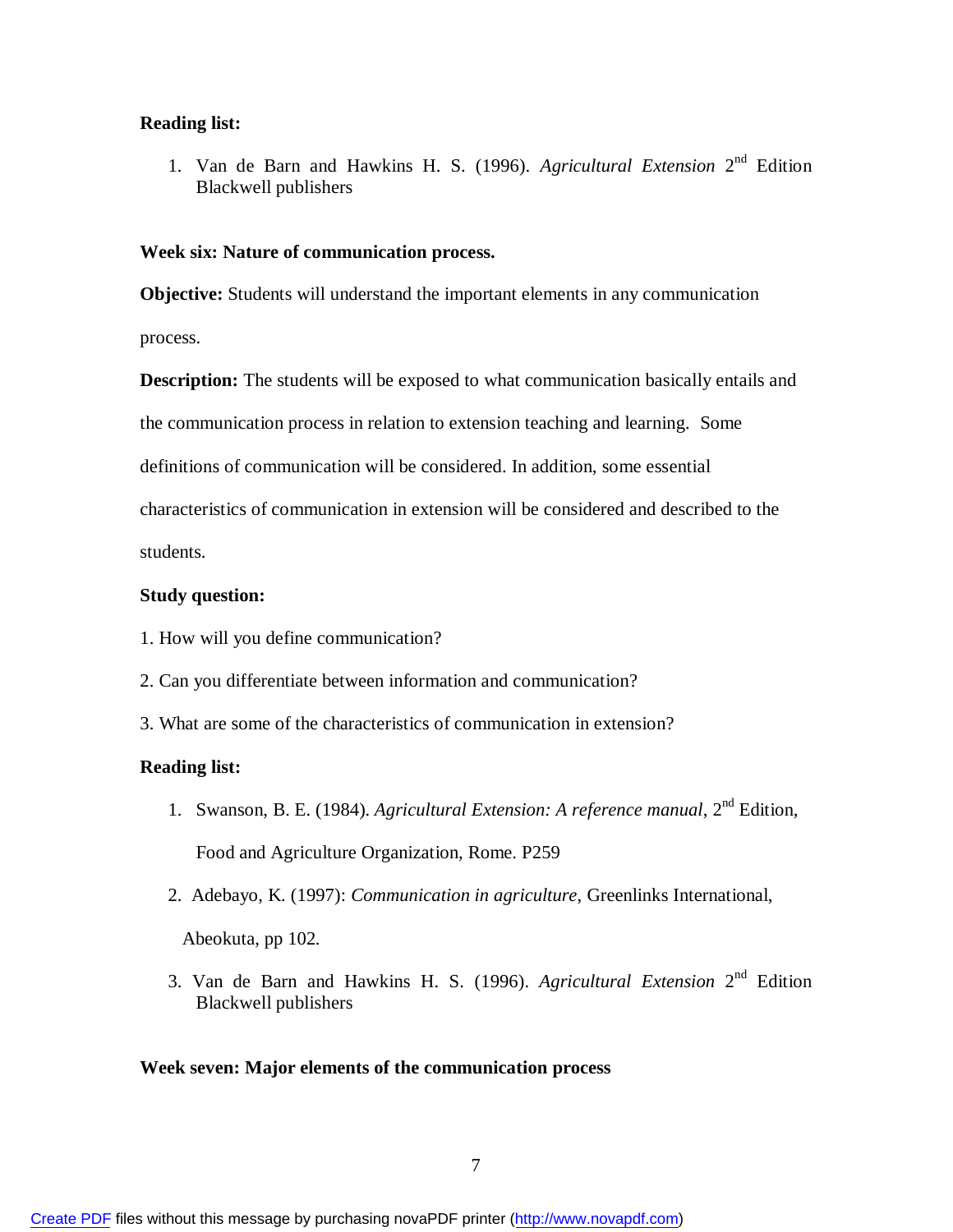**Objective:** Students will be taught and made to understand the elements of communication.

**Description:** The major elements of a communication process such as the sender, message, channel, receiver, effects, noise, encoding and decoding will be explained to the students citing and using relevant examples in extension.

## **Study question:**

- 1. Discuss some of the major elements of communication process.
- 2. Enumerate practical examples of the elements of communication in relation to extension.
- 3. Give a practical example of a communication process in extension using the major elements of the communication process.

## **Reading list:**

- 1. Swanson, B. E. (1984). *Agricultural Extension: A reference manual*, 2nd Edition, Food and Agriculture Organization, Rome. P259
- 2. Adebayo, K. (1997): *Communication in agriculture*, Greenlinks International, Abeokuta, pp 102.
- 3. Van de Barn and Hawkins H. S. (1996). *Agricultural Extension* 2<sup>nd</sup> Edition Blackwell publishers

### **Week eight: Principles of analysing communication problems in extension**

**Objective:** Students should be able to understand and identify problems in the communication process in addition to how to avoid such problems.

**Description:** The different type of problems that may emanate in any extension

communication process is highlighted. In addition to this, the students will be taken on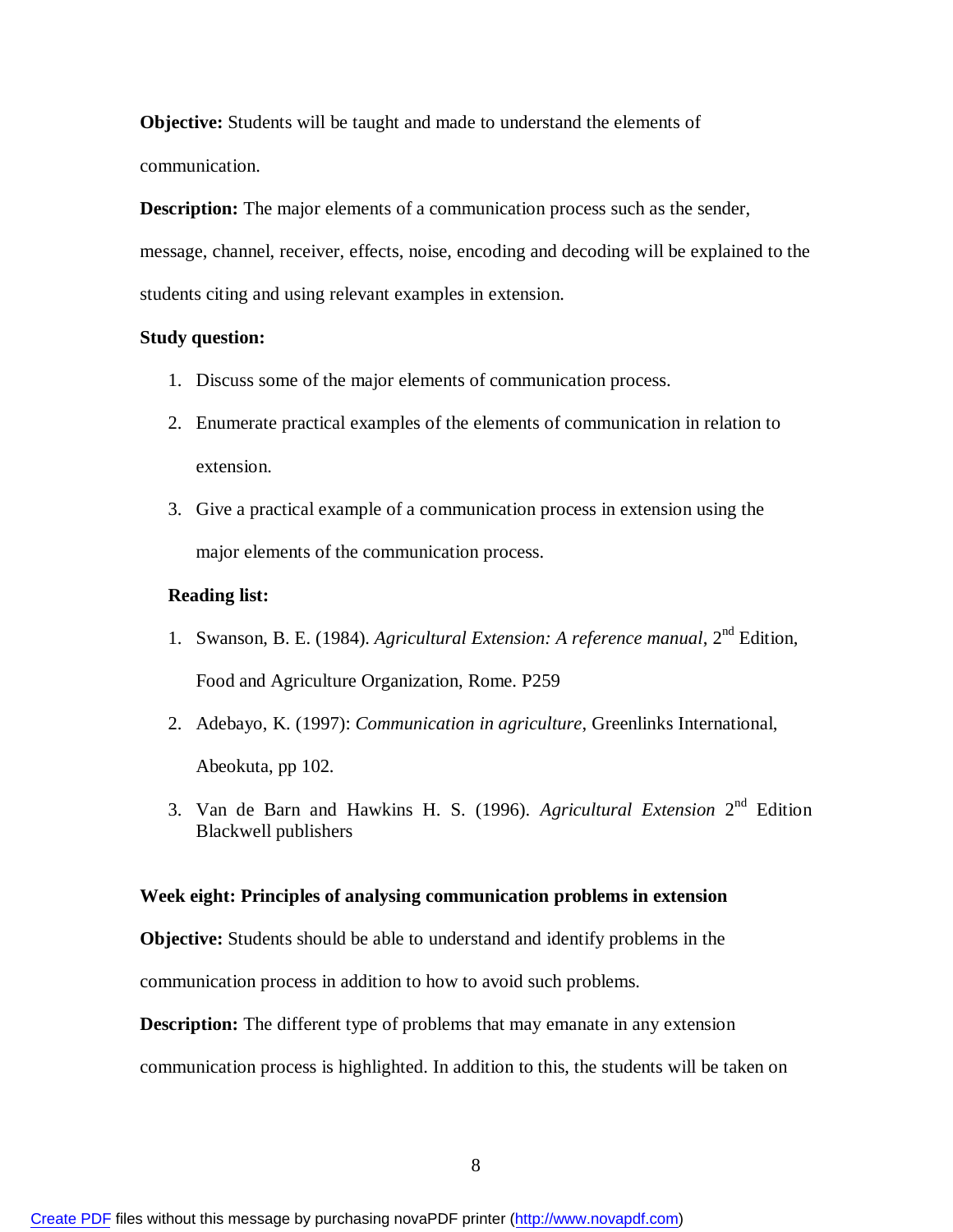how to avoid these problems by avoiding unintended messages that are passed across through non-verbal communication.

## **Study questions:**

- 1. How can communication problems be identified in an extension communication process.
- 2. Enumerate some communication problems that commonly occur in an extension communication process.

## **Reading list:**

- 1. Adebayo, K. (1997): *Communication in agriculture*, Greenlinks International, Abeokuta, pp 102.
- 2. Van de Barn and Hawkins H. S. (1996). *Agricultural Extension* 2<sup>nd</sup> Edition Blackwell publishers

## **Week nine: Extension teaching methods**

**Objective:** Students will understand the different teaching methods used by extension personnel to teach their clients.

#### **Description:**

Students will be exposed to some of the extension teaching methods that an extension agent can use in disseminating information to his or her client. The three main classifications of teaching methods based on the number of people reached which are: individual, group and mass media will be explained to the students in addition to the pros and cons of each method. Furthermore, the different examples of each teaching method will be brought to the fore.

#### **Study question:**